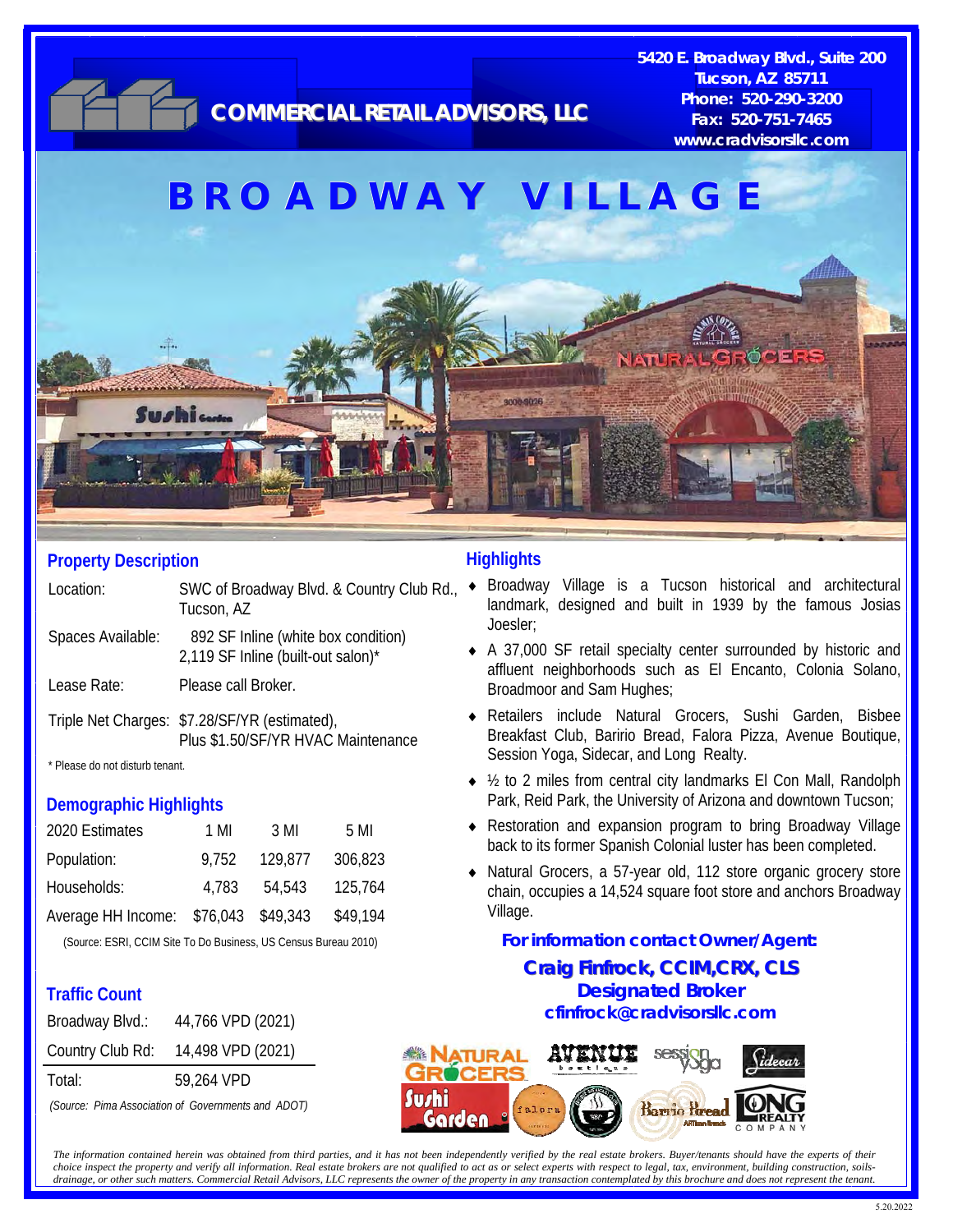# **Broadway Village**



Tucson, Arizona **COMMERCIAL RETAIL ADVISORS, LLC**

## **TRADE AREA**

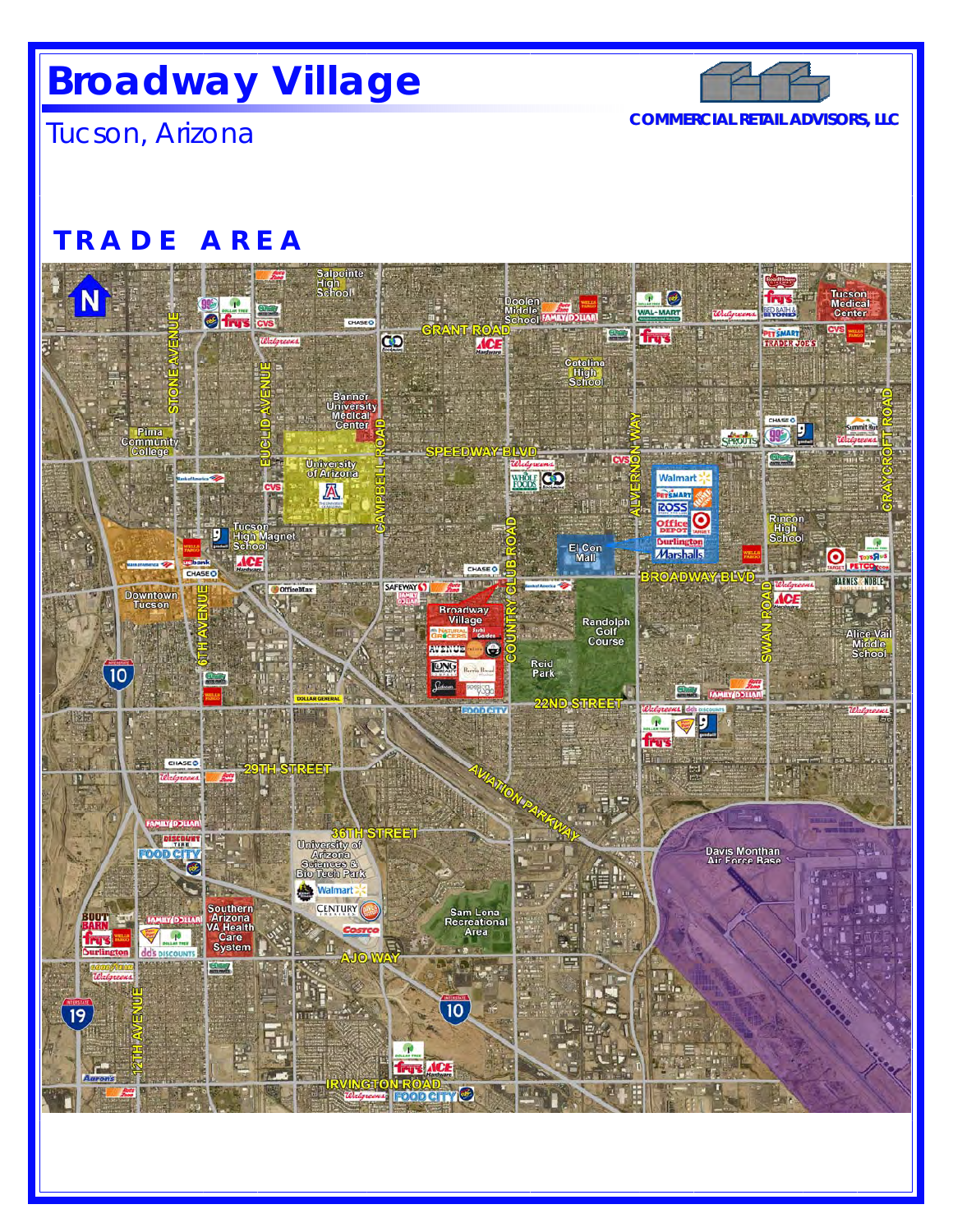| <b>ADDRESS</b>         | <b>TENANT</b>          | <b>TYPE</b>                 | S F    |
|------------------------|------------------------|-----------------------------|--------|
| 120 S. Country Club Rd | <b>AVAILABLE*</b>      | <b>Beauty Salon</b>         | 2,119  |
| 3052 E. Broadway Blvd  | Long Realty Company    | Office                      | 2,899  |
| 3050 E. Broadway Blvd  | Avenue Boutique        | Women's Fashion             | 1,336  |
| 3048 E. Broadway Blvd  | Sushi Garden           | Restaurant                  | 5,872  |
| 3016 E. Broadway Blvd  | <b>Natural Grocers</b> | Grocer                      | 14,524 |
| 3000 E. Broadway Blvd  | Falora Pizza           | Restaurant                  | 1,108  |
| 2936 E. Broadway Blvd  | Bisbee Breakfast Club  | <b>Breakfast Restaurant</b> | 4.349  |
| 14 S. Eastbourne Ave   | <b>AVAILABLE</b>       | <b>White Box Condition</b>  | 892    |
| 18 S. Eastbourne Ave   | Barrio Bread           | Bakery                      | 1,869  |
| 123 S. Eastbourne Ave  | Session Yoga           | Yoga Studio                 | 1,448  |
| 139 S. Eastbourne Ave  | Sidecar                | Bar/Lounge                  | 963    |



\* **Please do not disturb tenant.**

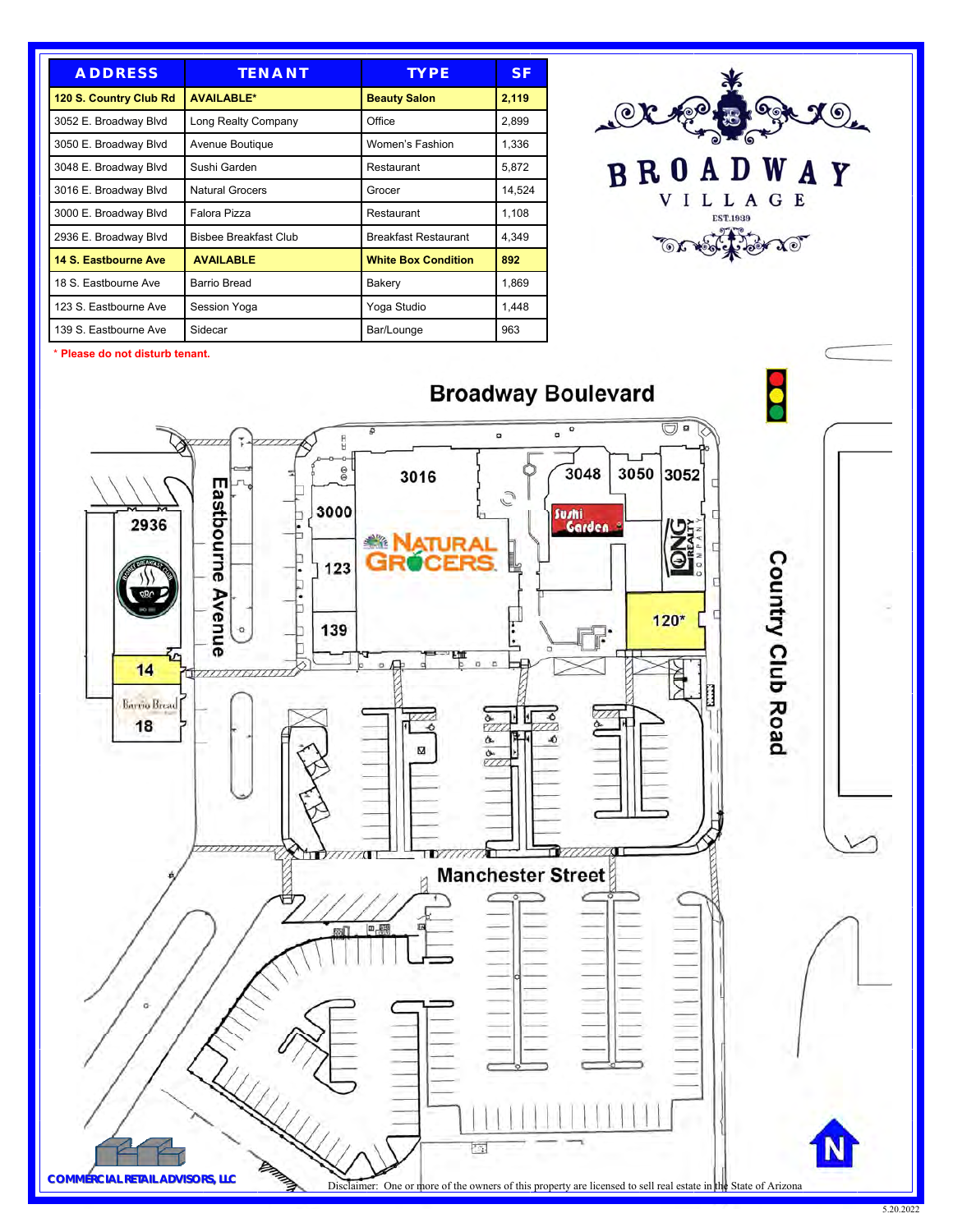# **Broadway Village**



Tucson, Arizona **COMMERCIAL RETAIL ADVISORS, LLC**

## **FLOOR PLAN - 120 S. COUNTRY CLUB RD BUILT-OUT SALON\***